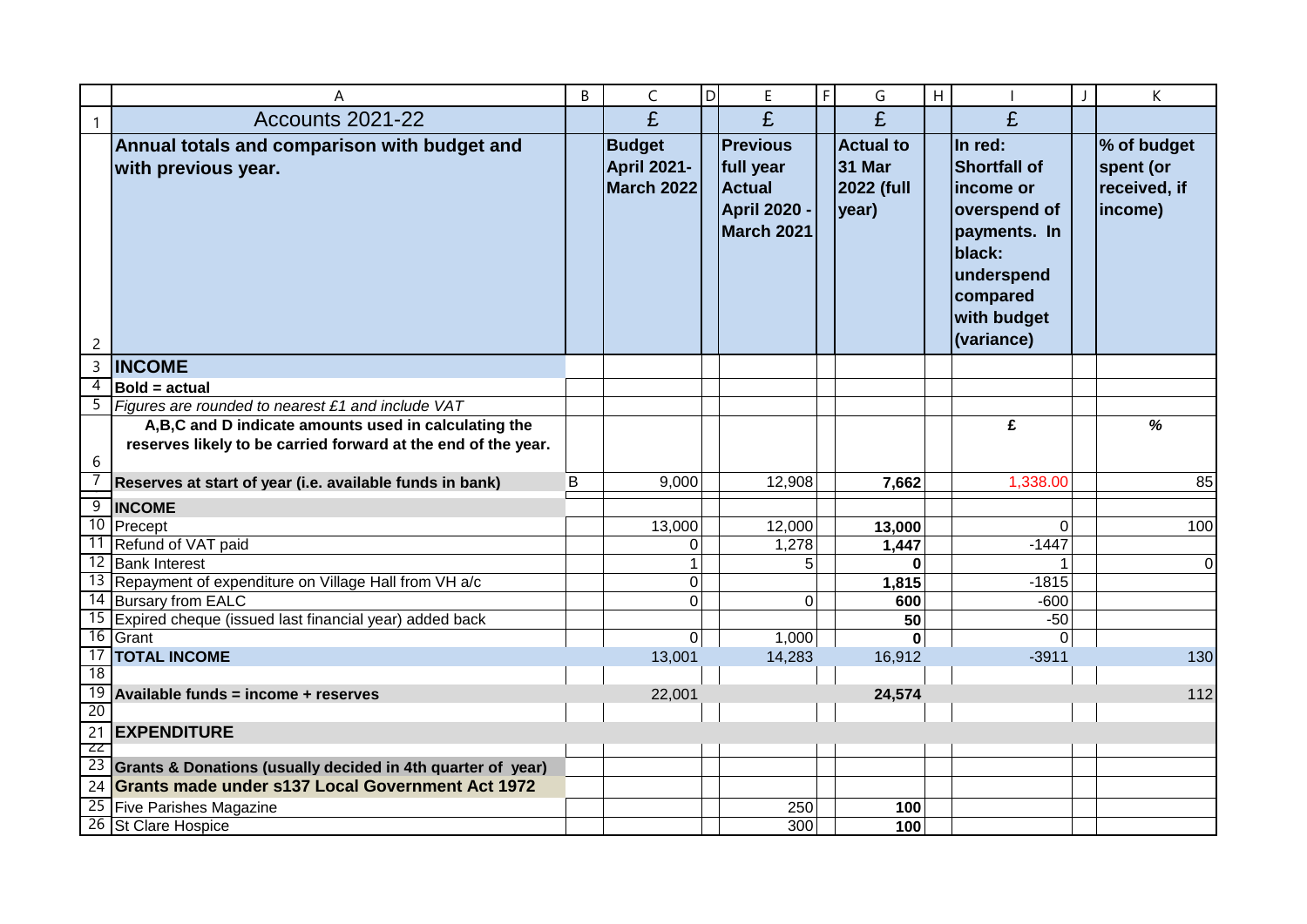|                | A                                                                   | B | C                                                        | ldl | E                                                                                  | $\mathsf F$ | G                                                        | $\overline{H}$ |                                                                                                                                              | К                                                   |
|----------------|---------------------------------------------------------------------|---|----------------------------------------------------------|-----|------------------------------------------------------------------------------------|-------------|----------------------------------------------------------|----------------|----------------------------------------------------------------------------------------------------------------------------------------------|-----------------------------------------------------|
| $\mathbf{1}$   | Accounts 2021-22                                                    |   | £                                                        |     | £                                                                                  |             | £                                                        |                | £                                                                                                                                            |                                                     |
| $\overline{c}$ | Annual totals and comparison with budget and<br>with previous year. |   | <b>Budget</b><br><b>April 2021-</b><br><b>March 2022</b> |     | <b>Previous</b><br>full year<br><b>Actual</b><br><b>April 2020 -</b><br>March 2021 |             | <b>Actual to</b><br><b>31 Mar</b><br>2022 (full<br>year) |                | In red:<br><b>Shortfall of</b><br>income or<br>overspend of<br>payments. In<br>black:<br>underspend<br>compared<br>with budget<br>(variance) | % of budget<br>spent (or<br>received, if<br>income) |
|                | 27 Essex Air Ambulance                                              |   |                                                          |     | 150                                                                                |             | 200                                                      |                |                                                                                                                                              |                                                     |
|                | 28 Uttlesford Home Start                                            |   |                                                          |     | 200                                                                                |             | 100                                                      |                |                                                                                                                                              |                                                     |
|                | 29 Support 4 Sight                                                  |   |                                                          |     | 100                                                                                |             | 100                                                      |                |                                                                                                                                              |                                                     |
|                | 30 East Anglia's Children's Hospice                                 |   |                                                          |     | 100                                                                                |             | 100                                                      |                |                                                                                                                                              |                                                     |
|                | 31 Poppy wreath                                                     |   |                                                          |     | $\Omega$                                                                           |             | 20                                                       |                |                                                                                                                                              |                                                     |
| 32             |                                                                     |   |                                                          |     |                                                                                    |             |                                                          |                |                                                                                                                                              |                                                     |
|                | 33 Other grants and donations                                       |   |                                                          |     |                                                                                    |             |                                                          |                |                                                                                                                                              |                                                     |
|                | 34 Uttlesford Citizens Advice Bureau                                |   |                                                          |     | 500                                                                                |             | 200                                                      |                |                                                                                                                                              |                                                     |
|                | 35 Maintenance of open churchyard                                   |   |                                                          |     | 300                                                                                |             | 200                                                      |                |                                                                                                                                              |                                                     |
|                | 36 East Herts Citizens Advice Service                               |   |                                                          |     | 500                                                                                |             | 100                                                      |                |                                                                                                                                              |                                                     |
|                | 37 Uttlesford Community Travel                                      |   |                                                          |     | 100                                                                                |             | 100                                                      |                |                                                                                                                                              |                                                     |
|                | 38 Stop Stansted Expansion/Stansted Airport Watch                   |   |                                                          |     | 1,500                                                                              |             | 1,500                                                    |                |                                                                                                                                              |                                                     |
|                | 39 Mole Hill Green Cricket Club                                     |   |                                                          |     | 250                                                                                |             | 0                                                        |                |                                                                                                                                              |                                                     |
|                | 40 Citizens Advice Law Clinic, Chelmsford                           |   |                                                          |     | $\Omega$                                                                           |             | 0                                                        |                |                                                                                                                                              |                                                     |
|                | 41 hanging baskets                                                  |   |                                                          |     | 50                                                                                 |             | 0                                                        |                |                                                                                                                                              |                                                     |
|                | 42 training for defibrillator use                                   |   |                                                          |     | $\Omega$                                                                           |             | $\bf{0}$                                                 |                |                                                                                                                                              |                                                     |
|                | 43   TOTAL GRANTS AND DONATIONS                                     |   | 2,820                                                    |     | 4,300                                                                              |             | 2,820                                                    |                | $\Omega$                                                                                                                                     | $\overline{0}$                                      |
| 44             |                                                                     |   |                                                          |     |                                                                                    |             |                                                          |                |                                                                                                                                              |                                                     |
|                | 45 Subscriptions and memberships                                    |   |                                                          |     |                                                                                    |             |                                                          |                | £                                                                                                                                            | $\frac{0}{0}$                                       |
|                | 46 Friends of Historic Essex                                        |   | 12                                                       |     | 24                                                                                 |             | 0                                                        |                |                                                                                                                                              |                                                     |
|                | 47 Local Council Review magazine                                    |   | 20                                                       |     | 17                                                                                 |             | $\bf{0}$                                                 |                | 20                                                                                                                                           | $\pmb{0}$                                           |
|                | 48 E.A.L.C., NALC and UALC                                          |   | $\frac{175}{175}$                                        |     | 172                                                                                |             | 176                                                      |                | $-1$                                                                                                                                         | 101                                                 |
|                | 49 C.P.R.E.                                                         |   | 36                                                       |     | 36                                                                                 |             | 36                                                       |                | $\mathbf 0$                                                                                                                                  | 100                                                 |
|                | 50 Rural Community Council of Essex                                 |   | 53                                                       |     | 53                                                                                 |             | 53                                                       |                | $\mathbf 0$                                                                                                                                  | 100                                                 |
|                | 51 Society of Local Council Clerks                                  |   | 115                                                      |     | 112                                                                                |             | 134                                                      |                | $-19$                                                                                                                                        | 117                                                 |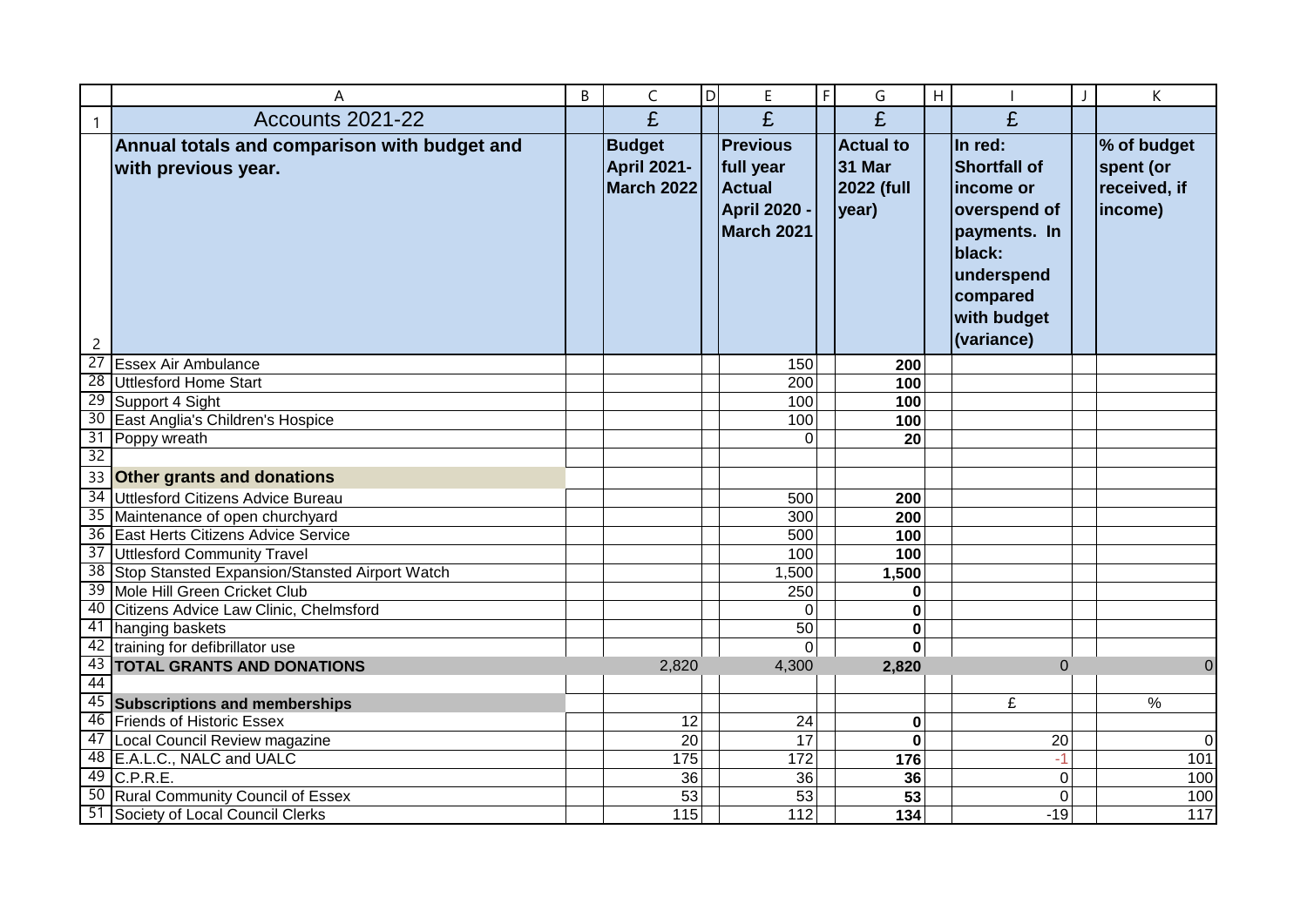|              | A                                                                   | B | C                                                 | <b>D</b> | E                                                                                  | $\mathsf F$ | G                                                        | H |                                                                                                                                               | К                                                   |
|--------------|---------------------------------------------------------------------|---|---------------------------------------------------|----------|------------------------------------------------------------------------------------|-------------|----------------------------------------------------------|---|-----------------------------------------------------------------------------------------------------------------------------------------------|-----------------------------------------------------|
| $\mathbf{1}$ | Accounts 2021-22                                                    |   | £                                                 |          | £                                                                                  |             | £                                                        |   | £                                                                                                                                             |                                                     |
| 2            | Annual totals and comparison with budget and<br>with previous year. |   | <b>Budget</b><br><b>April 2021-</b><br>March 2022 |          | <b>Previous</b><br>full year<br><b>Actual</b><br><b>April 2020 -</b><br>March 2021 |             | <b>Actual to</b><br><b>31 Mar</b><br>2022 (full<br>year) |   | In red:<br><b>Shortfall of</b><br>lincome or<br>overspend of<br>payments. In<br>black:<br>underspend<br>compared<br>with budget<br>(variance) | % of budget<br>spent (or<br>received, if<br>income) |
|              | 52 The Hundred Parishes Society                                     |   | 10 <sup>1</sup>                                   |          | 10 <sup>1</sup>                                                                    |             | 10                                                       |   | 0                                                                                                                                             | 100                                                 |
|              | 53 TOTAL SUBS AND MEMBERSHIPS                                       |   | 421                                               |          | 424                                                                                |             | 409                                                      |   | 12                                                                                                                                            | 97                                                  |
| 54           |                                                                     |   |                                                   |          |                                                                                    |             |                                                          |   |                                                                                                                                               |                                                     |
|              | 55 EXPENDITURE contd                                                |   |                                                   |          |                                                                                    |             |                                                          |   |                                                                                                                                               |                                                     |
|              | 56 Regular Bills and Fees                                           |   |                                                   |          |                                                                                    |             |                                                          |   | £                                                                                                                                             | $\%$                                                |
|              | 57 Information Commissioner - Registration as data holder           |   | 35                                                |          | 35                                                                                 |             | 35                                                       |   | $\overline{0}$                                                                                                                                | 100                                                 |
|              | 58 Insurance                                                        |   | 1,200                                             |          | 1,137                                                                              |             | 1,165                                                    |   | 35                                                                                                                                            | 97                                                  |
|              | 59 Bank charges                                                     |   | 0                                                 |          | $\Omega$                                                                           |             | 13                                                       |   | 13                                                                                                                                            | 100                                                 |
|              | 60 Audit Fee                                                        |   | 200                                               |          | $\Omega$                                                                           |             | $\Omega$                                                 |   | 200                                                                                                                                           | $\Omega$                                            |
|              | 61 Clerk's Salary, PAYE and pension contributions (staff costs)     |   | 5,800                                             |          | 6,810                                                                              |             | 7,412                                                    |   | $-1,612$                                                                                                                                      | 128                                                 |
|              | 62 Office expenses (e.g. printing) incl website/email hosting       |   | 300                                               |          | 235                                                                                |             | 253                                                      |   | 47                                                                                                                                            | 84                                                  |
|              | 63 Repairs to fixed assets                                          |   | 600                                               |          | 3,855                                                                              |             | 25                                                       |   | 575                                                                                                                                           | $\overline{4}$                                      |
|              | 64 Hedge & Grass Cutting                                            |   | 600                                               |          | 582                                                                                |             | 414                                                      |   | 186                                                                                                                                           | 69                                                  |
|              | 65 TOTAL REGULAR BILLS AND FEES                                     |   | 8,735                                             |          | 12,654                                                                             |             | 9,317                                                    |   | $-582$                                                                                                                                        | 107                                                 |
| 66           |                                                                     |   |                                                   |          |                                                                                    |             |                                                          |   |                                                                                                                                               |                                                     |
|              | 67 Other Expenditure                                                |   |                                                   |          |                                                                                    |             |                                                          |   |                                                                                                                                               |                                                     |
|              | 68 Purchases                                                        |   | £                                                 |          |                                                                                    |             | £                                                        |   | £                                                                                                                                             | $\frac{9}{6}$                                       |
|              | 69 Street furniture, noticeboards                                   |   | 1,000                                             |          | $\Omega$                                                                           |             | 0                                                        |   |                                                                                                                                               | 0                                                   |
|              | 70 Interpretation board                                             |   | 1,000                                             |          | $\Omega$                                                                           |             | 0                                                        |   |                                                                                                                                               | 0                                                   |
|              | 71 Pads/battery for defibrillator                                   |   | 100                                               |          | 231                                                                                |             | 0                                                        |   |                                                                                                                                               | 0                                                   |
|              | 72 Training                                                         |   |                                                   |          |                                                                                    |             |                                                          |   |                                                                                                                                               |                                                     |
|              | 73 Clerk training                                                   |   | 100                                               |          | 180                                                                                |             | 90                                                       |   |                                                                                                                                               | 90                                                  |
|              | 74 Clerk's regn fee for CiLCA (one-off fee in 2020/21)              |   | $\Omega$                                          |          | $\Omega$                                                                           |             | 0                                                        |   |                                                                                                                                               |                                                     |
|              | 75 Councillors' training                                            |   | 300                                               |          | 240                                                                                |             | 0                                                        |   |                                                                                                                                               | ${\cal O}$                                          |
|              | 76 Legal materials/textbooks                                        |   | 140                                               |          | $\Omega$                                                                           |             | $\mathbf 0$                                              |   |                                                                                                                                               | 0                                                   |